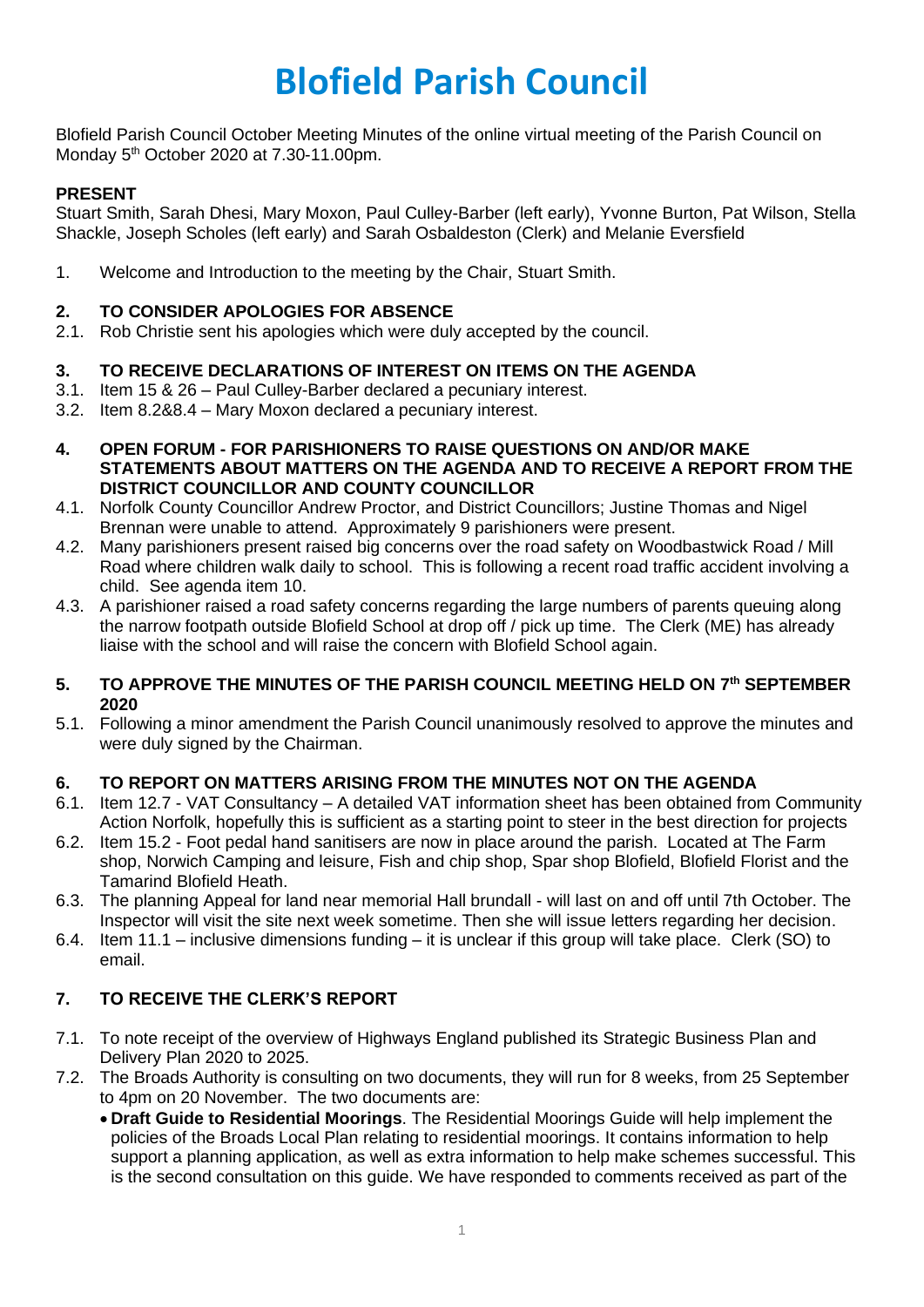first consultation, and amended as appropriate. We are consulting again because the first consultation ran through lockdown.

- **Draft Guide to understanding and addressing the impact of new development.** The Local Plan for the Broads includes a policy that seeks the reduction in the amount of peat that is excavated. This guide helps implement that policy. This is the first consultation, and likely the only consultation, on this guide.
- 7.3. All AV new sound equipment as now been installed in the courthouse.

## **8. TO CONSIDER THE FOLLOWING PLANNING APPLICATIONS**

8.1. 20201608 - Erection of dwelling with attached double garage - Land Adj Sunny Acres, Yarmouth Road, Blofield NR13 4LH

The council unanimously agreed to raise the following concerns:

*The Proposal is outside the settlement limit for Blofield.* 

*There are Concerns exist about the pedestrian access to Blofield village services to reduce reliance on car usage. Pedestrian options are to either attempt to cross the busy A47 where cars are travelling at speeds in excess of 70MPH or to wait for the new bridge to be built by Highways England to then use the proposed footpath adjacent to the bridge and cross Waterlow to then use with a proposed footpath from the Allotment site.*

*The proposal uses a lot of sustainable materials and energy efficiency items so should be applauded on that front.* 

8.2. 20200077 - Field South of Heathlands,Woodbastwick Road,Blofield,NR13 4QH -

Erection of 4 No Dwellings & Associated Works (Reserved Matters Appearance, Scale, Layout & landscaping) including surface water drainage. Discharge of Condition 7 Phasing of application 20161588

Joseph Scholes proposed (seconded by Sarah Dhesi) the council object for the following reasons. The council resolved to approve this proposal (for- 7, against 0, Mary Moxon did not participate in this vote).

*Main concern here I think is the prospect of increasing the risk of flooding elsewhere. The proposal is to drain surface water into the existing ditch system proposed to be reused by the Bennetts development which has been deemed an unsuitable drainage system after that proposal had been passed. The existing ditch system does not link up to the Witton Run as the proposal suggests and so will, in all likelihood, increase the risk of flooding elsewhere offsite, namely the bottom part of Dawsons Lane and Laundry Lane.* 

*In addition, the previous comments apply :-*

*Erection of 4no dwellings and associated works (reserved matters appearance, scale & layout) discharge of condition 7 phasing and condition 12 highway improvements of application 20161588 Location: Field South of Heathlands, Woodbastwick Road, Blofield NR13 4QH Application 20161588 was given outline approval back on 25/4/2018 and a two year time limit for the reserved matters application was imposed as a condition.* 

*Condition 7 relates to the access road and condition 12 relates to highway improvement works. The parish council would like to raise the following objections regarding this planning application: ·Previous comments made by the Parish Council still stand.*

*Concerns remain around access - having two accesses in very close proximity to each other. To create a 3rd access at this point conflicts with policies SHCR 09,10 and 11; a proliferation of access is endangering the lives of all our parishioners and children alike. Hemblington Primary School are encouraging parents to park at Heathlands and cross what is a very busy road for school drop off and pick up times. In addition, vehicles regularly speed along Woodbastwick Road.* 

*We had previously requested speed reduction measures on Woodbastwick Road as part of this development and are disappointed to see that there has been no attempt to improve safety along this section of very busy road.* 

*Note there is a swale adjacent to the shared private drive - this is for surface water run off from the main Woodbastwick Road gully adjacent to the access at Heathlands. The proposed swale appears to be new and may deprive pedestrian access to the services - pedestrians would need to walk the length of the drive instead.* 

*The vision splay north cannot be achieved without 3rd party land. An email from NCC Highways in June 2013 confirms the width of Woodbastwick Road at this point is precisely 10m. Should this*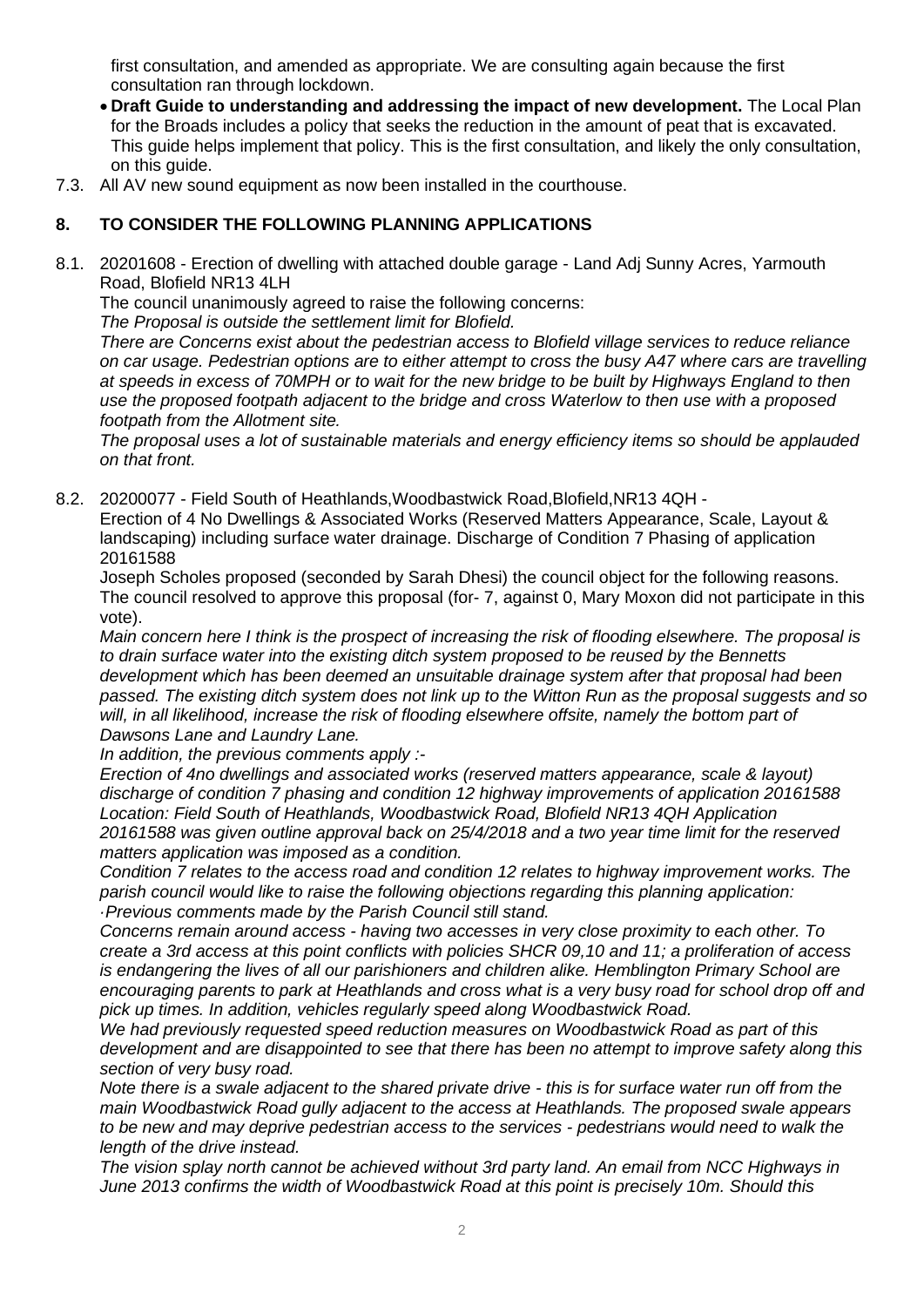*dimension be applied visibility cannot be achieved. · The gates of the property Tree Tops must be set back 5m from the road (according to section G3.8 of NCC Highways safe, sustainable development).*

8.3. 20201644 - Aldersbrook,Woodbastwick Road,Blofield,NR13 4QH, Demolish Single Bungalow and erect Two New houses

The council resolved to object on the following points:

*It is an over development of the site – this is a further subdivision of the plot with more movements onto a busy main road, near a shop, bus shelter, junction with Mill Road (a school road). • It is an area of flooding in Francis Lane. • Fails under Hou 4 - density - as it is subdivision of a subdivision we feel it is over development of the original site and therefore is too dense even with the proposed dwellings. 'Regard should be given to the density, footprint and separation ...' • Can the plots accommodate the 3 parking spaces for the new developments - Hou5. • Env 2 limited mention of soft boundaries in application. Corner of plot is mains electricity cabling serving number of properties in the area. • Env 3 reservations about drainage. • Over development of immediate area and identified as localised flooding area. • Concerns about traffic and waiting buses on Woodbastwick Road, adding more waiting traffic to stretch of road with problems of speeding traffic. The Parish Council would like all points above to be considered however it feels that the most important point to us is bullet point regarding HOU4.*

8.4. 20201753 - 78A Blofield Corner Road,Blofield,NR13 4SA - Subdivision of plot & construction of chalet bungalow

The council resolved to object on the following points:

*Concerns here around overall development in the area and the knock on effect to surface water flooding already experienced on Dawsons Lane. Pedestrian access to the property would be via the private lane, shared with vehicular movements as there are no footpaths beyond the new development site. This would be extremely difficult to traverse for pedestrians with mobility problems. Outside the settlement boundary of Blofield Heath and we feel that Blofield Heath has seen enough development to contribute to the Broadland District Council 5 year land supply. Questionable over sustainable development due to the location of the property.* 

8.5. 20201672 - Holly Cottage,53 Mill Road,Blofield,NR13 4QS - Single storey extension to rear *Stuart Smith proposed (seconded by Joseph Scholes) the council make no comment on this application. The council unanimously resolved to approve this proposal.* 

# **9. TO REVIEW THE RISKS AND CONSIDER IF COUNCIL MEETINGS SHOULD REMAIN ONLINE**

- 9.1. The council reviewed the Clerk's (SO) risk assessment. Stuart Smith proposed (seconded by Sarah Dhesi) the council continue to hold meetings virtually and review the position in January 2021. The council unanimously resolved to approve this proposal.
- **10. TO CONSIDER REQUESTS TO IMPROVEMENT WOODBASTWICK ROAD, IN LIGHT OF A RECENT ROAD TRAFFIC ACCIDENT INVOLVING A SCHOOL PUPIL**
- 10.1. Decisions on road layout and road safety are governed and made by Norfolk County Council (NCC) Highways. The Council agreed to meet with NCC Highways to discuss possible speed reductions or crossing tables in this area. The Clerk (ME) will keep in touch with the parishioner group that attended the meeting to provide an update.
- 10.2. The council agreed to put out a request for further Speed Watch volunteers as the parish does not have enough volunteers to run speed watch at present. Clerk (ME) to action.
- **11. TO RECEIVE AN UPDATE FROM HEATHLANDS MANAGEMENT COMMITTEE/ FINANCE WORKING GROUP MEETING AND AGREE ANY NECESSARY ACTIONS**
- 11.1. The council received an update from the meeting. The council agreed to offer our handyman to obtain a quotation for the repairs to the car park fencing.
- **12. TO RECEIVE AN UPDATE REPORT ON CURRENT PROJECTS AND APPROVE ANY NECESSARY ACTIONS**
- 12.1. Meetings continue to take place with Blofield School and with NCC Childrens Services regarding the new school.
- 12.2. The clerk (ME) has been unable to get old of NCC Highways Officer for a meeting.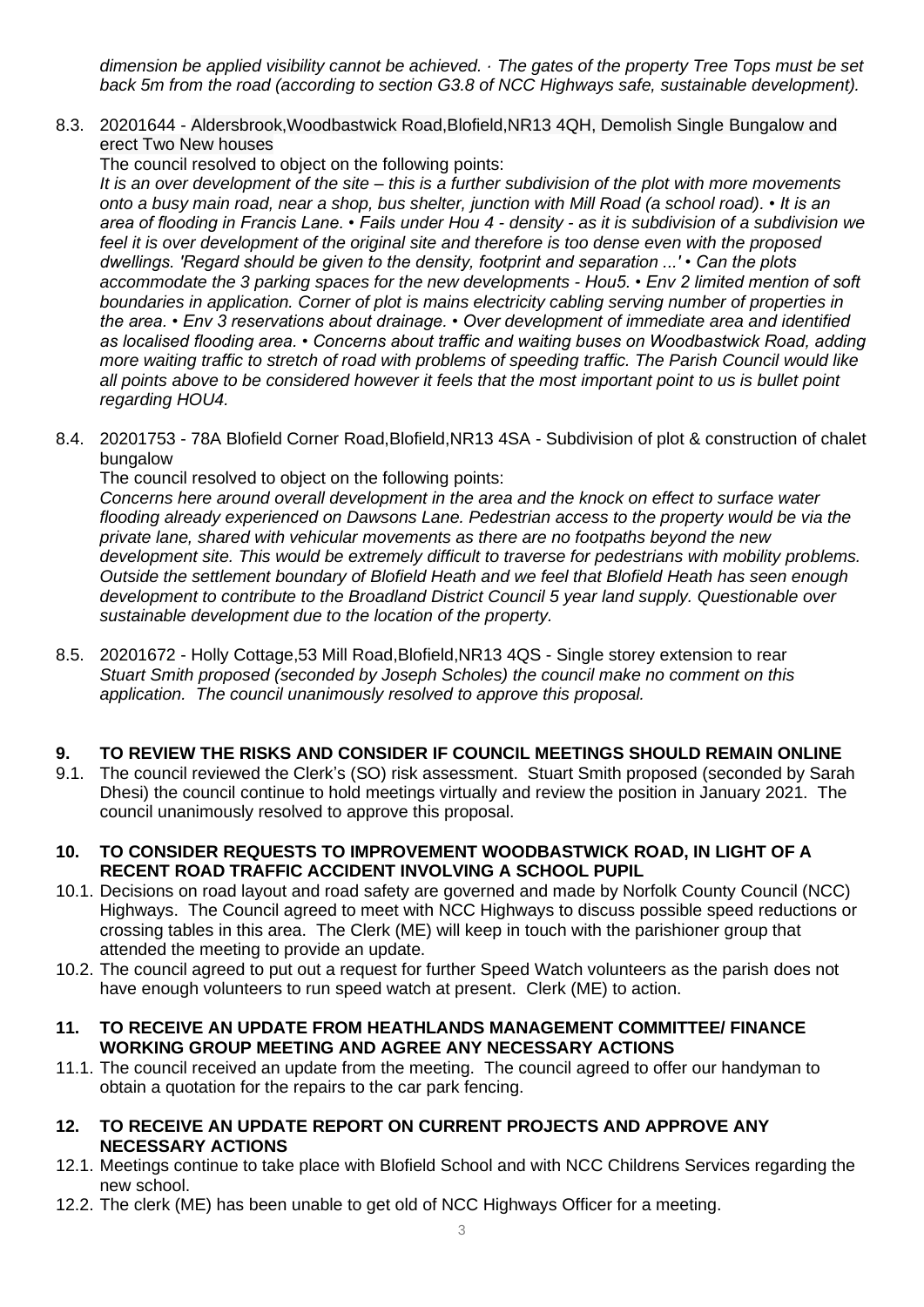12.3. Joseph Scholes reported that two family members of two gravestones in disrepair have been identified.

# **13. TO RECEIVE AN UPDATE REPORT ON MARTY'S MARSH AND APPROVE ANY NECESSARY ACTIONS**

- 13.1. The councillor working party group have met with the tree warden and put together a list of work to be carried out before and after Marty's Marsh opens to the public.
- 13.2. A working party is scheduled for Saturday  $10<sup>th</sup>$  October where some actions will be carried out. The council unanimously agreed minor maintenance expenditure of £39.80 for materials.
- 13.3. The council agreed to obtain a quotation for cutting a path regularly through Marty's Marsh.
- 13.4. The council agreed the cubs/scouts help on site with their own working party during half term (including a bonfire). This would be organized by the scouts and managed by their leaders. One councillor will attend and a full detailed risk assessment will be carried out.
- 13.5. The council are still awaiting planning permission for the site to be open to the public.
- 13.6. The council have been advised to adjust and resubmit the designated fund applications forms again. Clerk (ME) to action.
- 13.7. The Clerk (ME) is investigating the wayleave payment from the electricity company on behalf of the council.
- 13.8. The Scouts / Cubs have requested they are involved if any bat surveys are required as a result of the planning permission application.

# **14. TO APPROVE QUOTATIONS / SURVEY ON AN INFECTED CHURCHYARD TREE (SO)**

- 14.1. Sarah Dhesi proposed (seconded by Stuart Smith) the council obtain quotations. The council unanimously resolved to approve this proposal. Clerk (ME) to action.
- **15. TO RECEIVE A REPORT REGARDING BLOFIELD ALLOTMENTS AND APPROVE ANY NECESSARY ACTIONS**
- 15.1. The council agreed to request a more in depth report (including which pesticides are used) from the pest control company when they visit.
- 15.2. Land owners were unhappy with the use of firearms to control the pests on the allotments so this option will not be taken any further. Sarah Dhesi proposed (seconded by Stuart) the council obtain a quotation for 3 additional pest controller visits over the winter months. The council resolved to approve this proposal.
- 15.3. Sarah Dhesi together with a member of the allotment association will carry out the allotment risk assessment this month.
- 15.4. Stuart Smith proposed (seconded by Joseph Scholes) the council adopt the chicken policy, including an extra charge of £20 per annum for new chicken keepers. The council resolved to approve this proposal.
- 15.5. Following a detailed discussion, Stuart Smith proposed (seconded by Joseph Scholes) the council hold a trial bonfire in the summer months of 2021 (rather than providing a skip for waste). This must take place mid-week, with minimal winds (only blowing Eastward) and a leaflet drop will be carried out informing nearby residents. The council resolved to approve this proposal.
- 15.6. Highways England are reviewing changes to the allotments as a result of the A47 dualling. This may have an impact on some allotments. The clerk (ME) has approached plot holders to request their details are shared with Highways England (HE) to enable HE to provide them with detail on possible land changes. Meetings continue to take place between the council and Highways England to understand possible impacts to the allotments site in more detail.

# **16. TO APPOINT A NEW ALLOTMENT REPRESENTATIVE**

16.1. Pat Wilson was thanked for her time as Allotment representative. Joseph Scholes agreed to take on the role going forward.

# **17. TO CONSIDER ADDITIONAL DEFIBRILLATORS WITHIN THE PARISH**

17.1. Stuart Smith proposed (seconded by Joseph Scholes) the council understand the current location of the defibrillators in the parish and place them on a map. The council will then review if any more are required in the parish. Clerk (ME) to action.

## **18. TO CONSIDER A REQUEST FOR A NEW RUBBISH BIN IN THE WOODBASTWICK ROAD LAYBY**